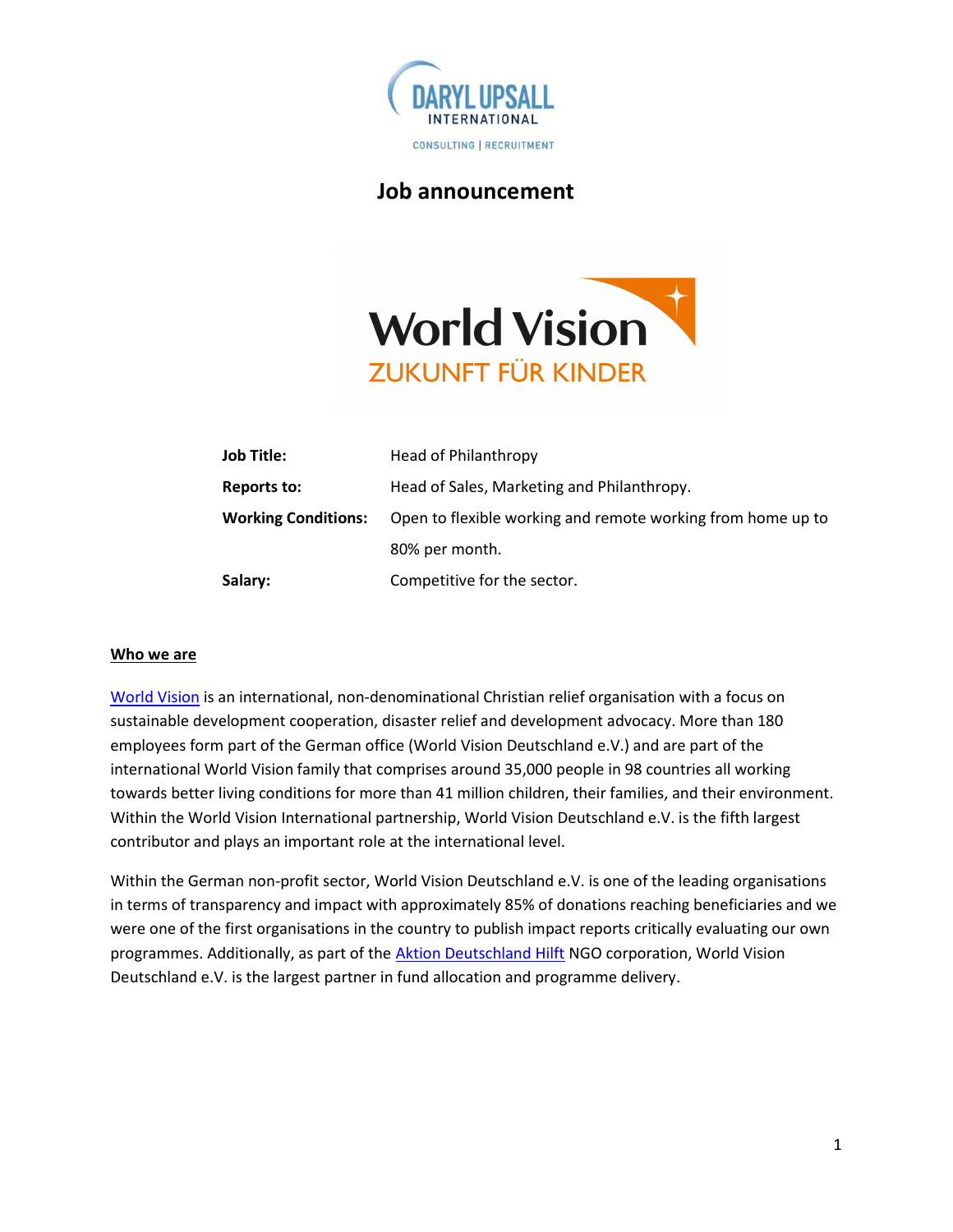

## Scope of the role

World Vision Deutschland e.V. are embarking on a strategic journey to launch a new marketing/fundraising strategy with a focused approach that will breakdown old siloes to move forward with comprehensive marketing and fundraising goals. The new cohesive strategy has a focus on growth and effectiveness with the full backing of World Vision International. The new strategy will consolidate the fundraising team across functional areas to develop best practice supporter journeys across the donor spectrum from upgrades, middle donors through to major donors and legacies.

As part of this re-structure, philanthropy remains a top priority and World Vision are seeking a Head of Philanthropy to lead the management of the Philanthropy department with the objective of achieving significant and sustainable growth in income from high-net-worth individuals (HNWI), corporations and foundations. This involves being the lead on soliciting donations of €10,000 or more for the association or foundation and, with downstream priority, activities to expand the foundation's assets via trust foundations and endowment funds. The target for this portfolio is in the multi-million range from a global inventory of program.

The Head of Philanthropy will lead the development and regular evaluation of an appropriate strategy, as part of the overall marketing-sales-philanthropy strategy and will lead on expanding acquisition, relationship management and retention of existing partners to achieve revenue goals. This includes developing new innovative strategies to broaden the scope of philanthropy for World Vision. Particularly important for this role is close communication and collaboration with World Vision International in the area of philanthropy to leverage global philanthropy resources. In addition to oversight of a substantial existing major donor database

## **Responsibilities**

- Management and development of the team of 9 people, especially in the area of acquisition.
- Key Account Management.
- Work closely with the marketing and sales teams to implement the joint strategy and derive the appropriate philanthropy strategy.
- Work closely with World Vision International on philanthropy to leverage global philanthropy resources.
- Development of KPIs to control the achievement of objectives and regular analyses.
- Cooperation with International Program Department and Finance especially for reporting to donors.